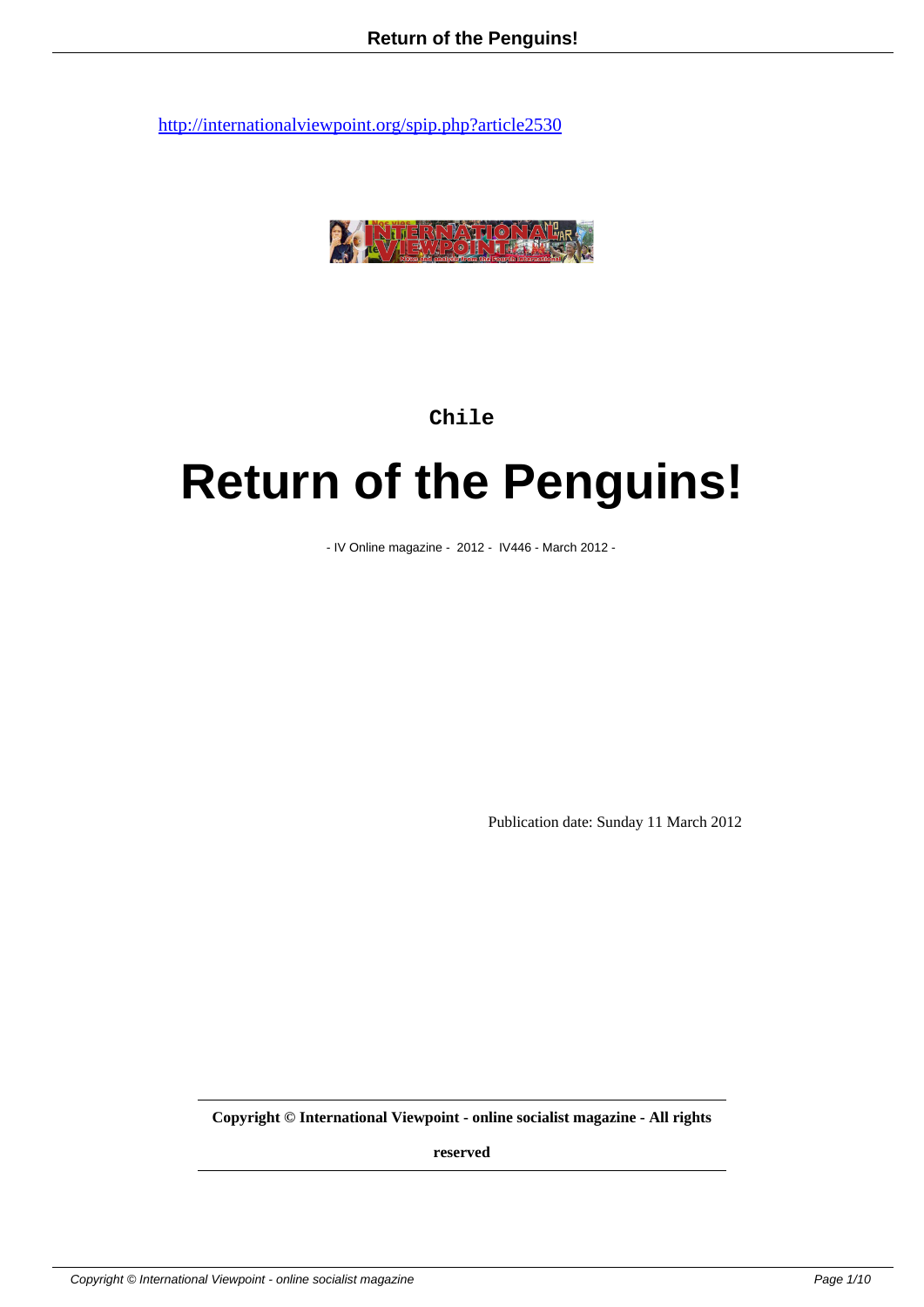**The penguinos came back, and their march turned into an all out anti-neoliberal stampede.The powerful movement of Chilean students (nicknamed "the penguins" after their dark-blue and white uniforms), which first rocked the presidency of Socialist Michelle Bachelet in 2006, returned with a vengeance last year. It grew in numbers, allies and intensity, and had the rightwing businessman president Sebastián Piñera on the ropes. And although the movement and government have entered a sort of stalemate, the struggle to democratize Chile's educational system has, for the first time since the country's return to democracy in 1990, challenged the very foundations of its neoliberal model.**

Still, after eight months of mass mobilizations and broadening support, none of the radical reforms students demanded had been achieved, and Piñera, for the time being, has ridden out the storm. A newly elected leadership of the university federations has announced giant demonstrations to kick off the academic year in March, but for the moment the movement is on summer pause. Meanwhile, as students address lingering internal differences and suspicions, party elites have initiated reforms intended to restore the regime's legitimacy. Now that the movement appears to entering a new phase, it is important to take stock of its lessons and examine possible implications for Chilean politics.

Even against the backdrop of the Arab Spring, the Occupy Wall Street upsurge and European resistance to austerity, the Penguin rebellion stood out for its magnitude and diversity. It's been estimated that in the course of eight months there were no fewer than 40 massive demonstrations, some reaching 500,000 participants (in of country of 17 million 3% of the country's population!), and over 150 total actions, more than one every other day. Nothing even approaching such continual mobilization had been seen since the mid-1980s, when Chileans participated in the historic days of protest which precipitated the end of the military regime, in power since the 1973 coup that overthrew Socialist Salvador Allende.

Further, students employed a range of creative methods including besides the conventional means of mass disruption like marches, occupations and cacerolazos (pot banging demos) marathon kiss-ins, a thousands-strong flash Thriller re-enactment on the lawn of the national palace, and an 1800-hour relay around the historic site of Allende's death. The diversity of the protests promoted the involvement of a range of students, beyond experienced and politicized activists.

Finally, the movement distinguished itself by quickly moving from sectoral grievances to class demands for systemic and radical reforms. By July, students were mobilizing broad support for re-nationalization of the copper industry, a radical overhaul of the tax code, and a transformation of the country's restrictive electoral rules.

The first protests erupted in May 2011, drawing thousands of students onto the street. By August, hundreds of thousands were disrupting business and governance as usual on thoroughfares, on campuses and in public offices. Hundreds of high schools were being occupied alongside the country's main university campuses, and dozens of secondary students had initiated hunger strikes. In many instances, teachers walked out in solidarity with the pingüinos' calls for a drastic overhaul of the school system.

By then, the state's response had turned to repression and a vain attempt at vilification. In late July and early August, at the height of the mobilizations, hundreds of students were being beaten and arrested at every march. Yet while the government was able to strike at the students 16 year-old Manuel Gutíerrez was shot dead by the police on August 26 it was unable to intimidate them or to drive a wedge between them and the sympathies of "ordinary law-abiding"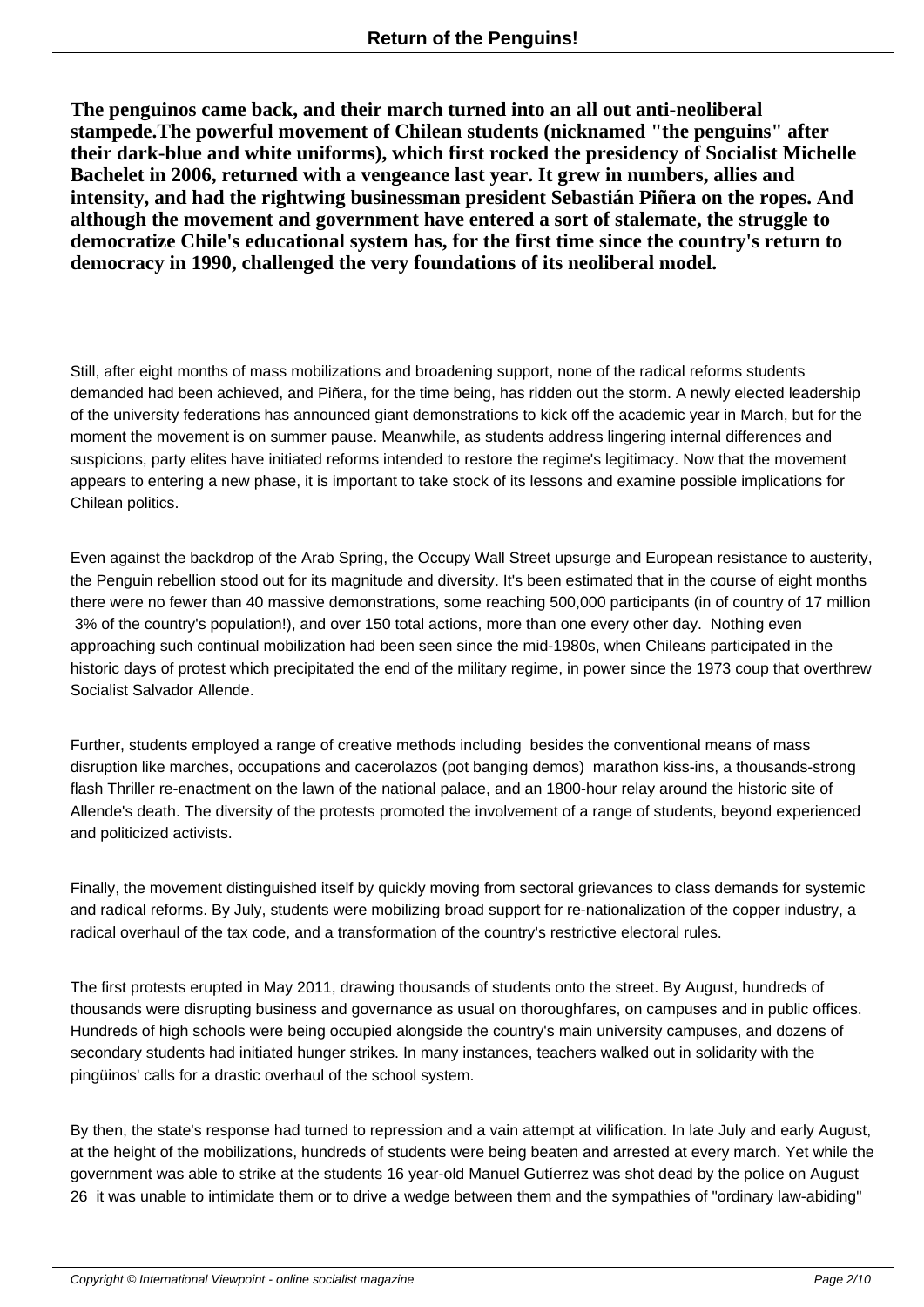citizens.

Instead, as the students escalated the movement, responding to each carrot or stick from the government with larger and more militant mobilizations, support for the penguins and their tactics kept growing and reaching, according to some polls, up to 85% of the population. By contrast, the movement proved costly for the president whose approval ratings sank to 25% a huge reversal from honeymoon he'd enjoyed after the drama of 33 trapped miners a year ago!

The rising tide of the movement culminated in an unprecedented 48-hour general strike, widely backed and observed by public sector unions and neighborhood associations, at the end of August. Even the now opposition Socialist and Christian Democrat parties that make up the "center-left" Concertación alliance were forced to come out in support of the national stoppage. Their hypocrisy and opportunism was lost on no one: the Concertación spent the previous 20 years faithfully implementing the very policies that are now being protested and systematically repressing any popular demonstration against them. [1]

By December the movement had slowed through the combined effects of exhaustion, tactical adaptations to opportunities for negotiation, and the [thr](#nb1)eat of losing a school year's worth of credit. Yet the penguins continued to demonstrate the capacity to disrupt centers of power. On October 20, dozens of students and parents "occupied" a senate subcommittee session where education minister Felipe Bulnes was defending the government's education budget proposal.

On November 10, 30,000 students marched through the streets of Valparaíso, the site of Chile's Congress. Most importantly, they have placed an inescapable demand for wholesale educational reform on the national agenda, and, in the process, have laid the groundwork for a potential realignment of forces that may decisively undermine the legitimacy of the heretofore most stable neoliberal project in the region.

Students raise a simple and basic demand: free, renationalized and quality education for all. Though there have been some improvements since the military regime gutted the school system, they have been minor and in fact reveal the very source of the educational crisis: While education spending has grown from 3.9% to 6.9% of GDP, public funding has only grown from 1.5% to 2.7% of GDP. The difference (over four GDP percentage points or 350% of the state's share!) is accounted for by private and household expenditures, stretching working families to the breaking point.

Primary and secondary students demand that the profit motive be removed from schools entirely. They are asking for a complete annulment of the privatizing and deregulating legislation that Pinochet passed on the eve of giving up power, formalizing the de facto changes he imposed throughout his regime. This program established a tiered school system which bolstered quality private education for the children of elites, while defunding and segmenting public schools via "municipalization," and creating a new category of low-quality private schools through a voucher system.

Today, the private sector has deeply penetrated the school system. Fewer than half of Chile's high school students attend fully state-funded schools; the rest go to private schools (7%), or subsidized schools (48%) where costs are split between the state and parents. Significantly, students are demanding a full reform beyond the cosmetic modifications enacted by Bachelet following the previous bout of student protests that abolishes the voucher system, recentralizes state funding, and generates more revenue for schools through higher taxes on the wealthy and corporations (which in Chile enjoy the most generous rates of Latin America).

University students are demanding nothing short of free tuition along with an alternative and fairer admission policy for all students, as the deterioration of the public school system has erected a veritable apartheid barrier to higher education for working class families. They too are fighting for more state funding for public universities, as well as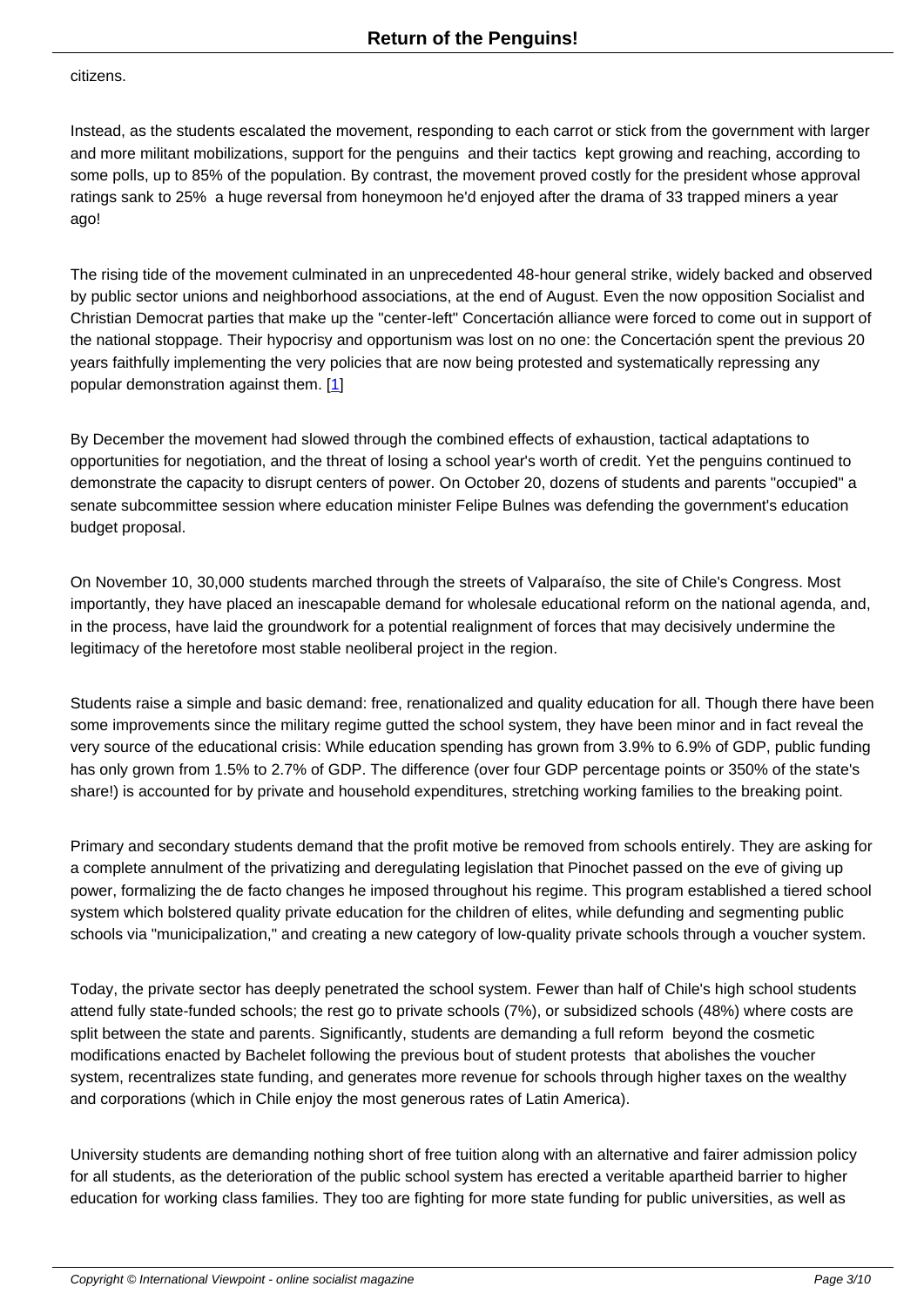more democracy in the administration and academic life of these institutions. Further, they insist that curricula and research reflect the country's pressing social needs rather than the corporate priorities that permeate higher education.

Chile's university system is one of the most privatized in the world. Three-quarters of Chile's universities are privately owned, and the country's colleges charge about as much as in the world's richest countries. According to the Organization for Economic Cooperation and Development (OECD), nearly 40% of all higher education spending, more than in any other OECD country, comes from Chilean household income in the form of tuition fees. Families pay 85% of tuition costs out of their own pockets!

On average, OECD countries publically fund 70% of university education outlays; in Chile, only 16% of higher education spending comes from the state. The United States is the only OECD country that has a higher share of total private post-secondary spending which means, given the state of the American university system, that Chile is not in good company. And as in the U.S. system, student debt has emerged as a key issue. As students are realizing that they will be repaying their loans until retirement, debt forgiveness has become another important demand.

The government's response, led by the incompetent Bulnes since his replacement of Joaquín Lavín [2] in mid-July, has been threatening, deceitful and thus far largely ineffective. After realizing that teargas, truncheons and water-tanks were backfiring and that the majority of Chileans continued to support student demands and reject his unilateral palliative schemes, Piñera invited the heads of CONFECH, the university student federatio[ns](#nb2) coordinating council, to the presidential palace for negotiations.

Initially, student leaders, principally Communist Youth leader Camila Vallejo, president of the national university student federation (FECH), and Socialist Giorgio Jackson who heads the Catholic University students, under pressure from the street, smaller regional student federations and more radical, mostly high school local assemblies, refused to enter talks.

On his end, Piñera categorically rejected full re-nationalization and free tuition. Instead, he insisted on offers of full rides for the poorest of students and the vague promise to increase national education revenues by keeping the corporate tax rate at 20%, a temporary hike established to assist reconstruction efforts after last year's earthquake and set to revert to 17%.

Moreover, repeating the World Bank mantra, Piñera maintained that free university education amounted to a subsidy for the rich by the poor. Students, their families and workers retorted that higher mining royalties, which would recover some of the windfalls from Chile's copper bonanza, was the most effective way of redistributing the country's surplus to the poor.

By early October, when the movement had exerted sufficient leverage over the government, students were ready to sit and talk. They insisted, however, on a number of guarantees. Chief among these were an end to threats of loss of the academic year (a threat to which working class students are particularly vulnerable), an end to repression and legal persecution, broadcasting the talks live over national TV, and perhaps most significantly, the freezing of national budget proposals for the duration of negotiations.

None of the guarantees were met. Worst of all, the government submitted a budget to Congress, one that Piñera falsely claimed offered the largest expansion of education funding since redemocratization. [3] In response to such dishonesty and strong-arm tactics, CONFECH broke off talks. By then, Vallejo, the rising star of the communist youth, spoke of consolidating the nascent movement and transforming it into a political instrument that "transcends the Concertación" and could redraw the constitution and dispute state power "for the people[."](#nb3)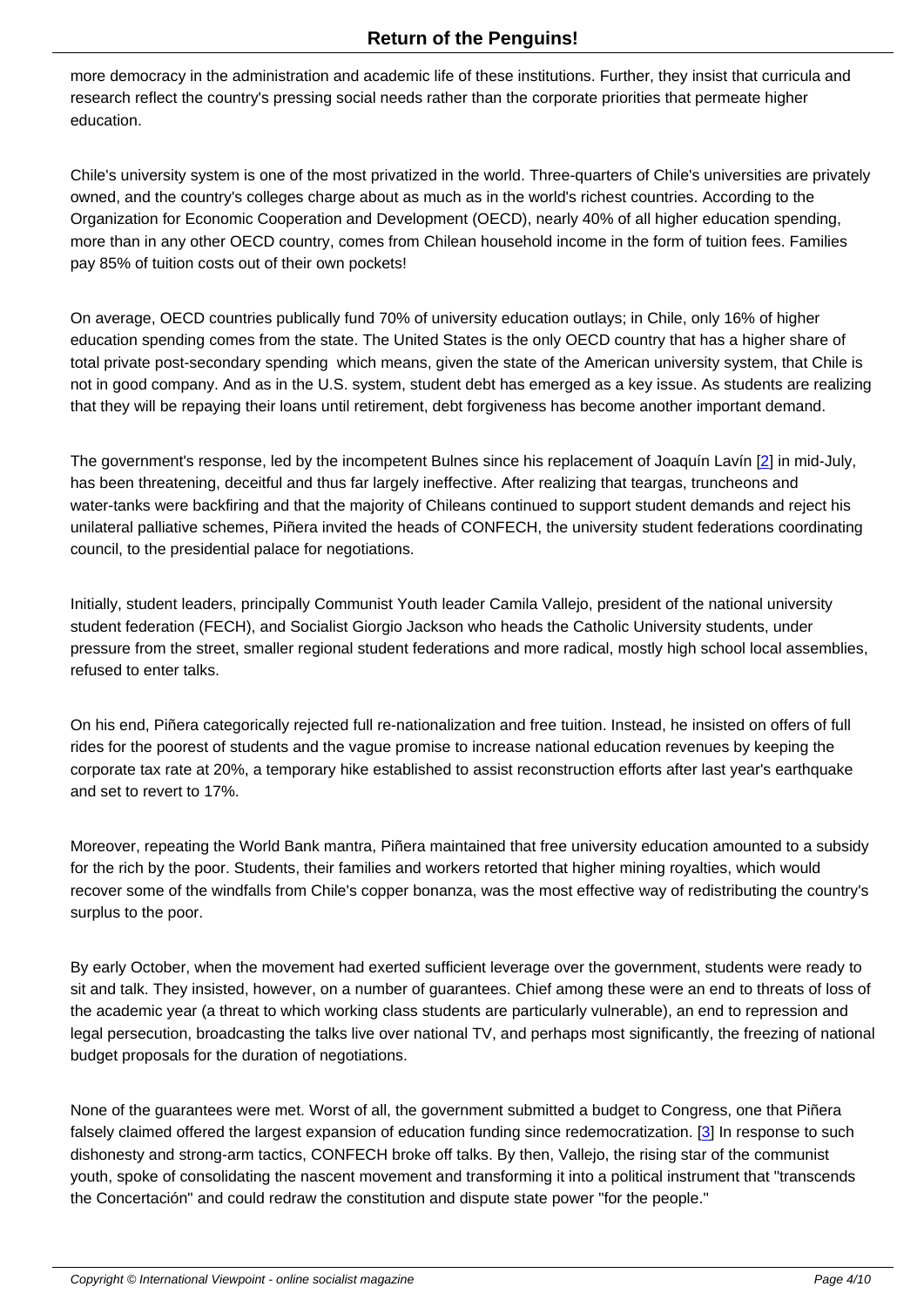High school leader Andrés Vielma put it in more strategic terms: "Our bases need to build a more political movement, and I don't mean the politics of the parties we know so well... We are in a period of popular power construction, that is, we are building and strengthening in all the provinces and linking up with social movements. This is the moment to connect our cause to workers' struggles. The idea that we alone as students could abolish the Chilean educational system is an illusion. This system depends on something more complex, and that is neoliberalism. For it to fall, different sectors must unite and get involved."

## **Critical Strategic Questions**

As the students withdrew from talks, they faced critical decisions. Clearly, the six-month wave of mobilizations has ebbed. Further, as students debate next steps, there are signs of declining public support down to 65% according to some polls. Finally, the promising links established with workers and the poor have failed to translate into a well-structured, independent and coherent movement for systemic reform.

The student movement, along with the broader challenge to Chile's neoliberal model, finds itself in a crucial juncture. As we wait to see in which direction things move, it is worth making five observations about the "penguin revolution:"

1) For the first time since 1990, a sectoral movement has transformed into a national and explicit rebuke of neoliberalism and the low-intensity democracy that has managed it. Indeed, the dynamic which propelled the movement so forcefully the synergistic relationship between mobilized students and generalized public frustration has its roots in the growing rejection of the elite-driven "democratic" institutions which govern in favor of corporations and their political brokers.

Over the past 20 years, a number of important movements have emerged most notably the ongoing indigenous Mapuche campaign for lands, the student movement of 2006, the subcontracted miners' insurgency of 2007, mortgage debtors revolts, and various environmental campaigns and all have elicited high levels of public sympathy. But this was the first time that broad sectors, particularly labor and poor urban dwellers, not only sympathized but claimed the movement as their own precisely because they agreed with the target the neoliberal state.

Recent mobilizations were not provoked by a rightward turn in Piñera's social and economic policies, even if the global recession has produced the first increment in national poverty since 1990. All the fears (or Concertación fear tactics) invoked around the unmediated ascension to power of Chile's new "billionaire class" have proved unfounded. In many ways, Piñera extended the timid reforms of his center-left predecessors. Besides preserving a higher corporate tax rate, the new president, for instance, actually broadened Bachelet's much touted "solidarity' mini-pensions. [4]

In spite of such continuity, in the past year and a half, there has been a steady upsurge in protest. Before the student movement erup[te](#nb4)d, Chile had experienced a widespread rebellion in the polar south following the sharp reduction in heating-gas subsidies, militant middle-class street protests in Santiago over the destructive HidroAysén multi-dam project in Patagonia, and a wave of miners' strikes, some wildcats, during the latest round of sector bargaining.

2) This rising insurgency was not fueled by austerity measures; cushioned by rising revenues from copper exports, public funding has expanded in recent years. Something else is behind this popular rebellion. Simply put, the institutions of the neoliberal regime that emerged from the democratic transition have undergone a wide and deep crisis of legitimacy. The widespread popular discontent that had been building for years among Chile's popular sectors required an opportunity to burst forth. The needed fissure was opened by shifts in elite alignments.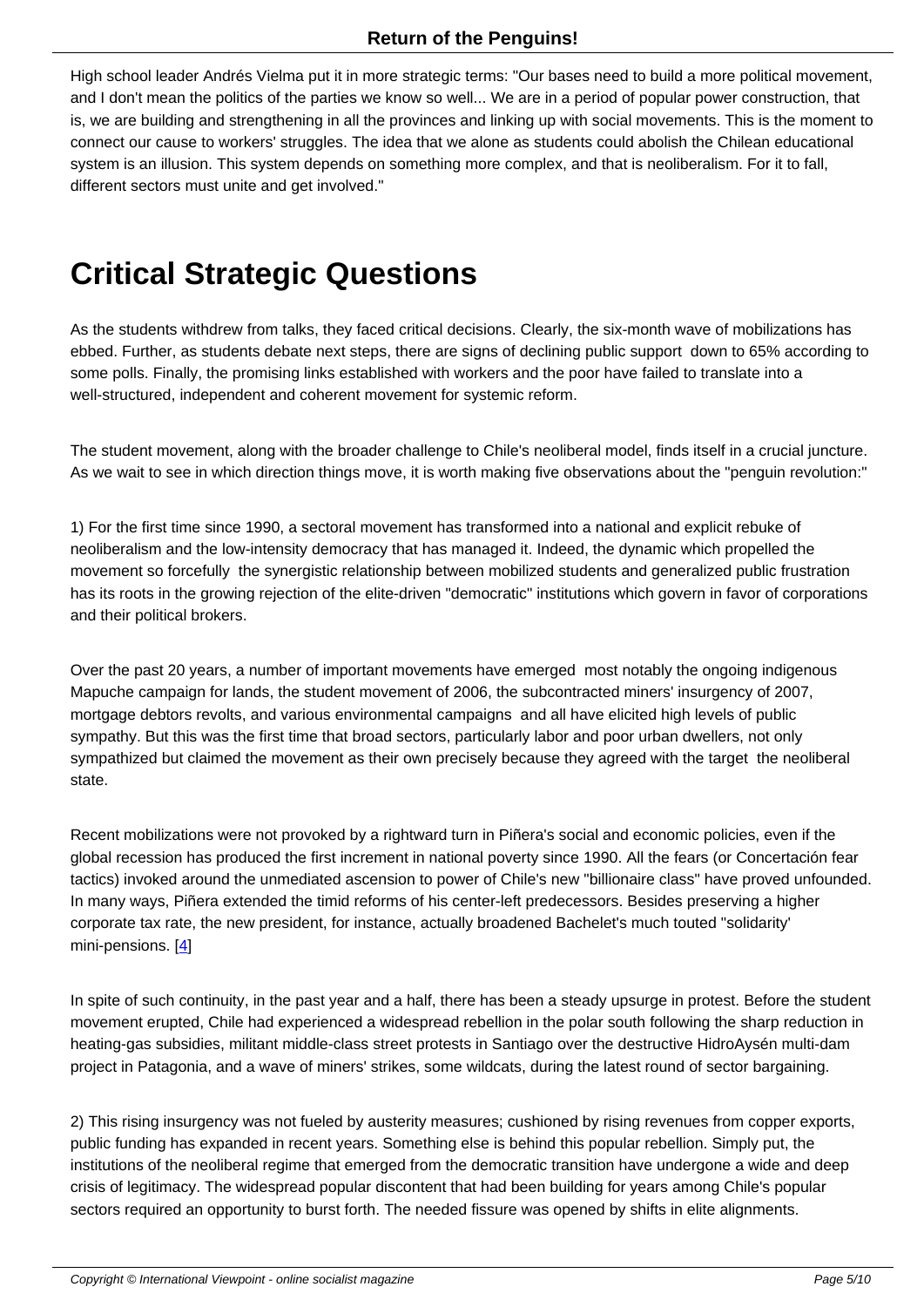Coming out of the dictatorship and up to the current juncture, the center-left coalition of Christian Democrats and Socialists had efficaciously managed the free-market economy and social order through a combination of anti-authoritarian credentials, sustained growth, targeted welfare services and elite-run electoral competition and passivity of non-elite constituents. [5]

A pact with economic elites and the military whereby the "center-left" would not alter the basic rules of neoliberal accumulation has been strictly obs[er](#nb5)ved by the Concertación. This included foremost a promise never again to facilitate the levels of popular organization encouraged by Chile's historic left parties and unions leading up to and during Salvador Allende's radical Popular Unity 1970-1973 government. Their commitment to the model was bolstered by the role that many of its cadre began playing as privileged brokers and managers of business interests, most notably in privatized utilities and infamous infrastructure, mining and hydroelectric/hydrothermal mega-projects.

Until now this formula for oligarchic decision-making achieved a form of consent based on low levels of class contestation and minimal civic engagement. The election of Piñera's rightwing government has disrupted the delicate elite-driven political arrangements that undergirded the stability of post-Pinochet neoliberalism. The frustrations and grievances festering in what has been turned into one of the world's most unequal societies exploded irrepressibly when the elite's trusted center-left managers lost power.

3) The movement has raised key questions about the political logic of both the "left" within the Concertación, represented by factions within the Socialist Party and the marginalized Communist Party, calculations that could impact the alignments that hold up Chile's neoliberal order. During the past 20 years, the Socialists, who co-governed with the Communists under Allende, have been faithful followers of deregulation, privatization, docile and flexible labor, and repression of dissent. They have profited from the bipartisan system that harmoniously shares congressional power with their rightwing rivals.

The Communists meanwhile, though continuing to organize at the grassroots mainly in unions, campuses and shanties, have continually exhorted their former partners to make common cause and change the electoral rules in favor of proportional representation. While such a strategy would deliver the numbers necessary for less restricted rule by a genuinely reformist center-left, it would also breach the Concertación's commitments and potentially empower subordinate sectors the very groups that the rigged voting system is designed to exclude.

Cautious of the Socialists' fear of independent organization from below and wanting to present as attractive a deal as possible, the Communists have always been prepared to use their influence in student and worker struggles to temper protests in exchange for a deal and access to the state.  $[6]$ 

Significantly, the current student and popular revolt has split the Socialists on this question. Indeed, the Concertación had already alienated rebellious figures such as Senator Alejan[dro](#nb6) Navarro and, facing defeat in 2010, had been forced to cut a deal with the Communists, whereby the latter were ceded three safe districts in return for their meager (and ultimately unhelpful) votes in the presidential election. Today, polls show that were elections to be held, the Concertación would garner as little as 15% of the national vote!

While the oligarchs of the Socialist Party remain committed to their strategy and will do everything possible to resurrect the coalition, an important faction of the party favors a looser embrace of the Christian Democrats and an opening to the left that would give birth to an alliance with the Communists and Socialist splinters. [7]

In short, the party is divided between those wishing to bring the Communists into the Concertación, leaving everything else unchanged, and those who view the alliance as a spent force, and wish to build a r[en](#nb7)ovated center-left without Christian Democracy, modeled on the Uruguayan Frente Amplio (Broad Front) which includes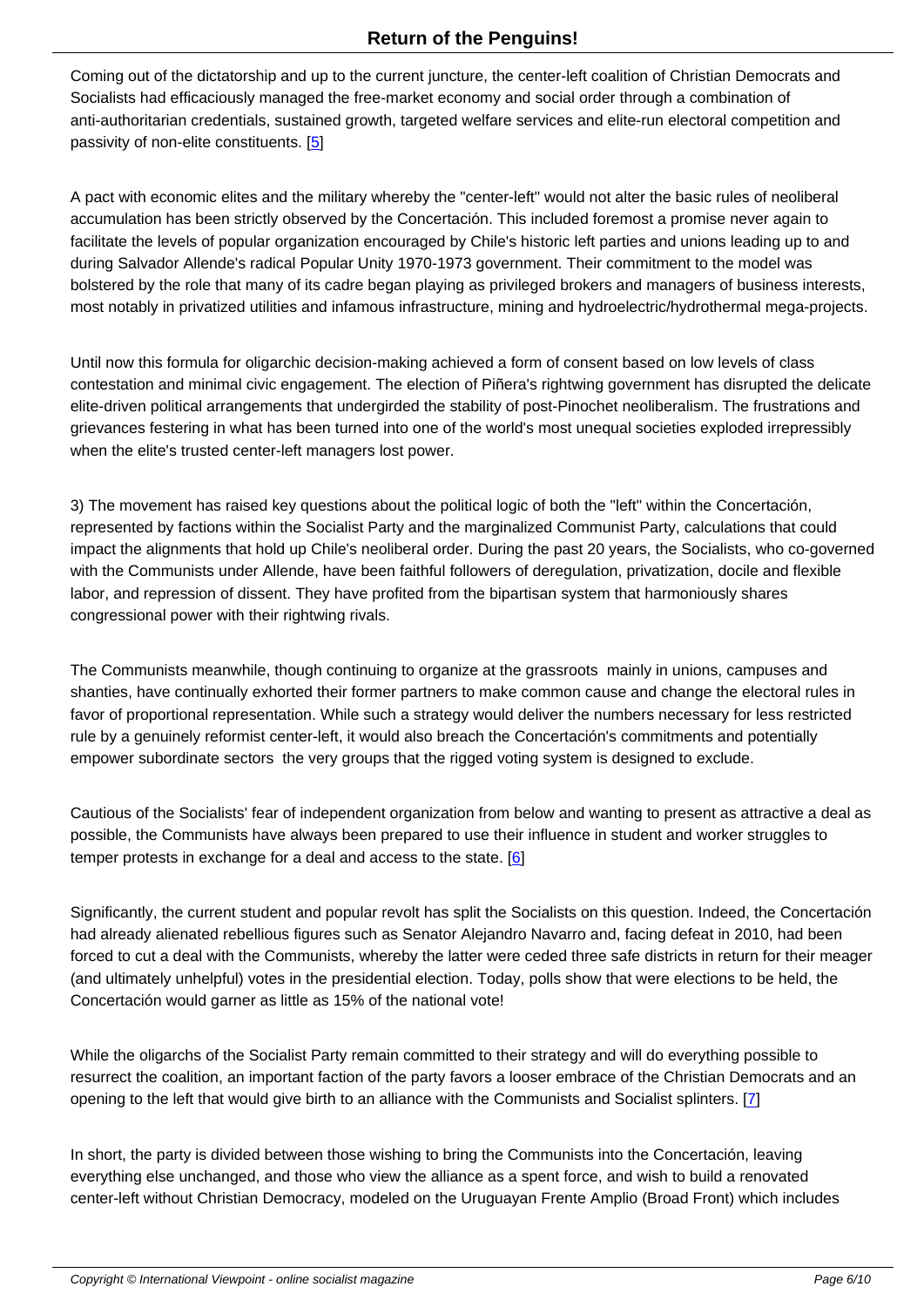Communists, former urban guerrillas, and Social Democrats. Thus far, this last option has been received with widespread skepticism. After all, the Frente Amplio has always sworn by the neoliberal Concertación as its shining example!

The Communists wish to seize on this enticing opening to the centers of national power. Indeed they, including student leaders like Vallejo, tacitly backed an effort by Concertación legislators to bargain for limited reforms in Congress, a resolution that the movement has explicitly and repeatedly rejected. For the Communists, "transcending the Concertación" and "disputing state power" may very well mean entering a center-left alliance and governing as the Socialists' junior partners.

Such a strategy would likely imply a significant cost for the movement: negotiating at the top echelons of power could result in demobilizing and de-prioritizing base building or "popular power construction," despite the party's vows to keep the heat on in the streets. Moreover, it would undermine student demands by coating the regime with a veneer of legitimacy. But abandoning the radical demands and compromising the independence of the students has already cost the Communists dearly on campuses and the streets. In short, the opportunity generated by the student rebellion is simultaneously rife with dangers.

4) Regime elites have already taken the initiative to restore the viability of Chilean democratic neoliberalism by preemptively proposing reforms. The first order of the day was to address the immediate student demands by passing Piñera's "generous" budget in Congress. In spite of the condemnation from below and the Concertación's façade opposition in the lower chamber, the budget passed thanks to the abstentions of the center-left senators. More significant for long-term stability, partisan elites are considering limited institutional modifications designed to secure "governability" and the reproduction of Chile's neoliberal model.

The powerful "center" parties of the dominant electoral coalitions, Renovación Nacional (RN) and Christian Democracy, have responded to the threat of continued and unpredictable disruption on one hand and Concertación defections or reconfigurations on the other, by announcing talks to review the country's electoral rules. [8] Though the movement deserves credit for forcing democratic reform onto the national agenda, the aim of partisan and business elites is to make the minimal changes required to preserve the very neoliberal policies that the movement has taken aim at.

The central proposal involves a tightly regulated step in the direction of proportional representation, a plan that would open up minor institutional channels to capture and diffuse popular discontent while bolstering in practice the dominant electoral blocs and their shared power. Regime elites hope a remodeled Concertación will win the next presidential elections with Michelle Bachelet at its head. The intended result would be a limited incorporation of the country's marginalized though increasingly potent forces into the fringes of the political regime. Thus far, the RN-CD pre-emptive scheme has the Socialists in disarray and the Communists in impotent silence.

5) The risks of the moment are presently playing themselves out inside the movement. Just as left currents at the state-partisan level are debating future moves, serious disagreements have crystallized within the student movement, disagreements which have already impacted its future perspectives.

Broadly speaking there are two rival strategies. In dispute with the tendency led by the Communist Youth, which, reflecting their parent organization's orientation, turns to high level state institutions and advocates for formal, partisan accords, is Chile's new New Left. These fragmented student groupings look to build and mobilize their bases while prioritizing the expansion of social power through horizontal alliances with workers' and poor people's struggles.

Composed of autonomist, local and radical left organizations, they remain deeply suspicious of Communist and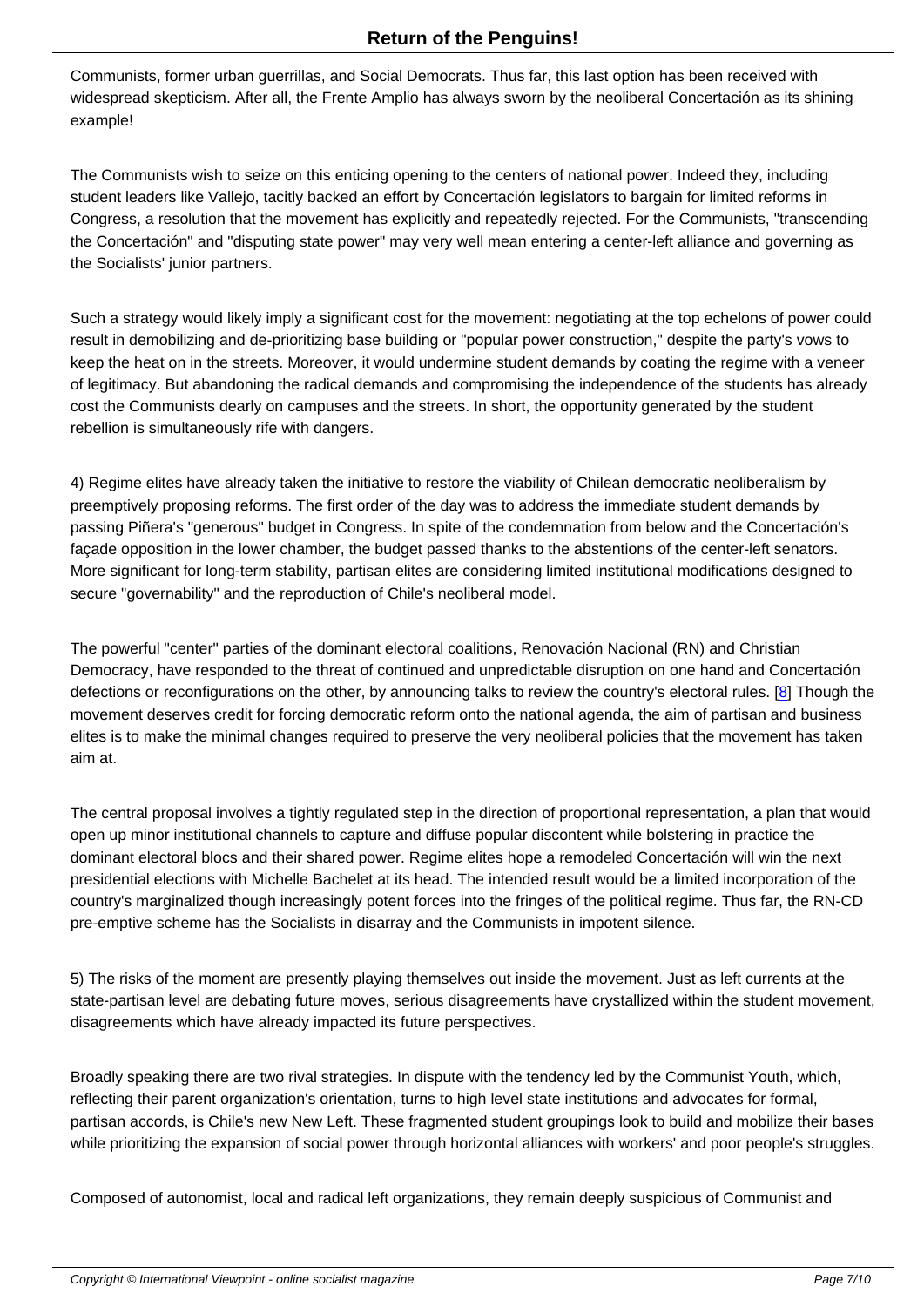Concertación partisan maneuvering and, having participated in the more fleeting 2006 mobilizations as high school students, keenly remember Bachelet's seductive invitations to dialogue and join official and ineffectual "task forces."

While the student mobilizations were on the upswing, Communist leaders, fearful of losing credibility and influence, were pushed to keep the heat on in the streets. Early on, however, the more radical, grassroots forces expressed a distrust of Communist-Socialist willingness to open talks with the government and reach an institutional settlement. [9] ] While both camps insisted throughout that mobilization alone was neither sufficient nor permanently sustainable, high school assemblies, students from smaller regional universities, dubbed the "ultras," along with left dissenters within the central federations, initiated outreach campaigns and fortified their organizations and incipient structures [of](#nb9) resistance.

When the stalemate with the state began to set in, the Communists inevitably adapted their behavior to the logic of compromise. In the end, the Communists have paid a hefty price for their decisions. By January 2012, the formerly dominant Communist Youth had lost leadership of three major university federations, and therefore of the CONFECH. In the December FECH elections, Vallejo lost the presidency to an alternative left slate [10]; in January, an "ultra" displaced her comrades in the historically militant University of Concepción.

Communist losses present a serious challenge. Since the movement had benefitted enormously fro[m th](#nb10)e organizational strength and discipline of the Communist Youth, its place has now been taken by more radical, yet also more dispersed, forces. Their emphasis on grassroots independence and on strengthening incipient structures of resistance is encouraging. Moreover, recent talks among new "ultra" leaders aim to establish a coherent and non-sectarian revolutionary left alternative to the Communists and check the impulses of the autonomists. But it remains to be seen whether they can coalesce into a coordinated force with the ability to reactivate the movement and whether they can adopt a fruitful approach with respect to rising workers' fightback.

The decisive factor may still be the Communists. Students can only hope that given the rebuff it received from regime elites, the party will rethink its collaborationist strategy. Were it to regain some autonomy and lend its organizational capacity to a revamped movement, the challenge to Chile's democratic neoliberalism may grow yet. Vallejo's recent declaration that she would never vote for Bachelet is a positive sign.

Despite the uncertainty and the inherent risks of the moment, this remains a promising juncture in Chilean politics as it has activated entire sectors in independent and radical struggles. Even if a realignment fails to produce meaningful shifts in Chile's democratic neoliberal regime, the political landscape appears to have changed irreversibly. The choking grip that the Concertación regime had on popular collective action through incorporation of party elites, passive consent and outright repression has largely vanished.

Independent forces are rising from below. Their new-found power and autonomy should push the Communists away from debilitating deal-making. In any event, mirroring the impact of the historic emergence of the 1967 movement for university reform, Chile's radicalized students and youth will now have to be reckoned with on their own terms. After gaining invaluable experience and developing formidable capacity for action during its 2006 fight, today it aims to consolidate with proven organization and battle-hardened leader-activists.

It is no exaggeration to say that a tectonic shift has occurred. A whole generation is breaking through and entering active politics and struggle. Layers of formerly "apathetic" students, cut off from collective action after 17 years of a dictatorship and 20 years of marginalization of protest, have appeared on the scene in the tens of thousands.

This fact alone, which challenges a fundamental tenet of Chilean neoliberalism, will have a destabilizing impact on Chilean politics as usual. Combined with the anti-capitalist and anti-Concertación strategic outlook of the new radical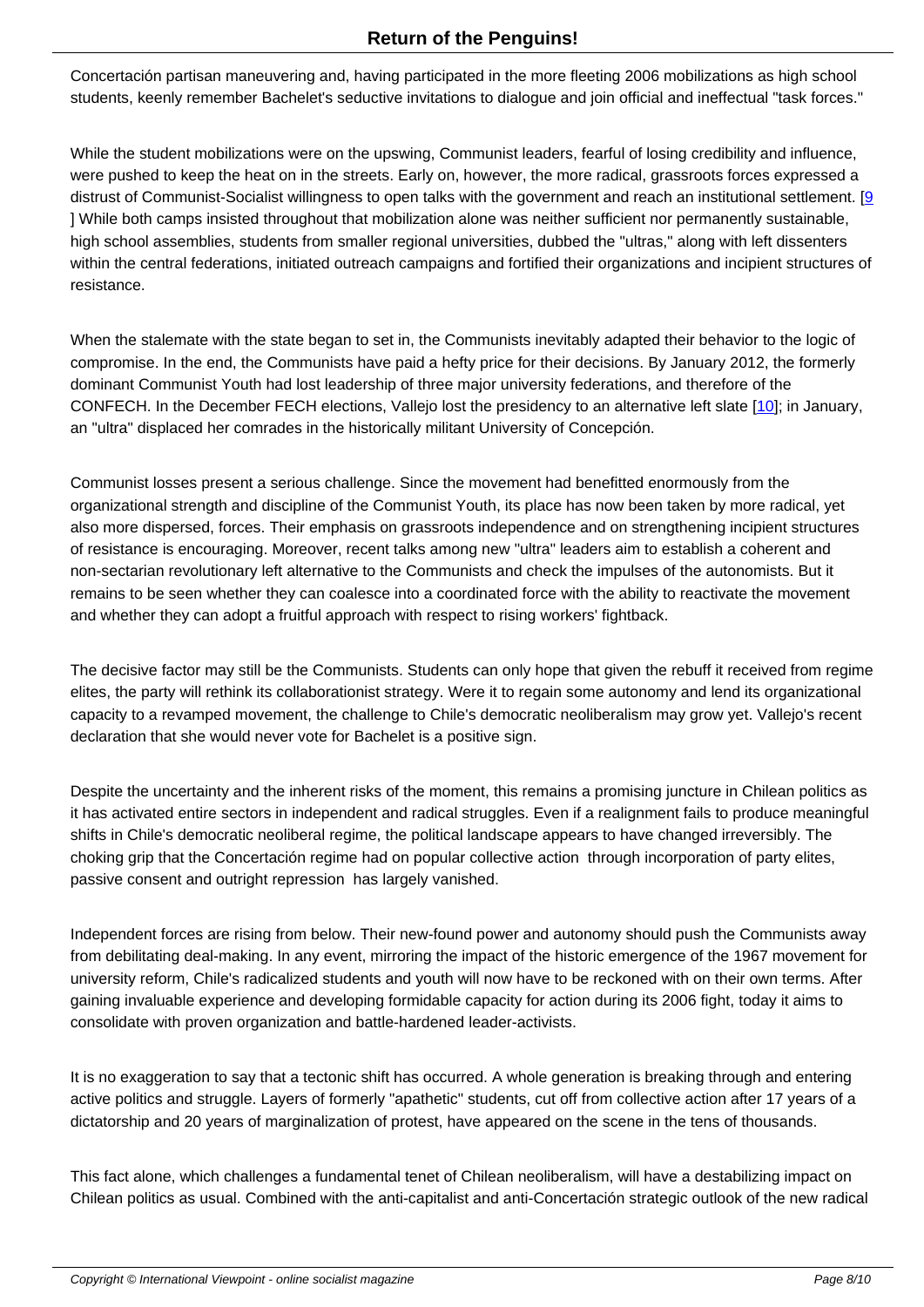movements, the political dynamic is outright threatening to post-authoritarian neoliberalism. While the danger of a re-composition of the Concertación and a new lease on the regime's life is very real, putting this broken and spent coalition back together will not be easy.

Economic elites will surely pour resources and influence into this effort and specifically into a future Bachelet campaign, and their Socialist and Christian Democratic brokers will do all in their power to avoid a substantive shift in the national balance of forces. But the new reality is that this cycle of mobilizations will have an enduring impact, as it has forged a generation of radical activists and erected new, or solidified existing, infrastructures for independent class politics.

In sum, for the first time since the years of rising struggle that forced Pinochet to give up power and laid the groundwork for the historic and ignominious deal that gave birth to democratic neoliberalism in Chile, popular forces, students and workers together are back on the scene and will have an undeniable say in their country's future.

Notes

[1] Using lethal force against protesters does not represent a change in policy by the new "center-right" government. Responding to any and all demonstrations with paramilitary coercion has been a staple policy of all center-left governments since 1990. This approach has taken the lives of población (shanty-town) youth and especially Mapuche activists reclaiming community lands.

[[2](#nh1)] Lavín is from the far right UDI party, the ally of Piñera's RN (National Renovation) party which has close historical ties to the military regime. He narrowly lost to Socialist Ricardo Lagos in the 2000 presidential run-off. Lavín has since been moved to the Planning and Social Devlopment ministries. Bulnes switched from the Interior Ministry to the Education portfolio, the office most responsible for carrying out the repression of the [m](#nh2)ovement.

[3] Left economist Orlando Caputo has pointed out that there is nothing new in proposed levels of education funding. In fact, Piñera is offering a decrease in the growth in allocations for education. For next year, the government is proposing a 7.7% increase in the systems's budget, compared to a 13.8% growth this year, and 15.5% in 2010.

[4] Bachelet's "Solidarity" retirement program, designed to assist the hundreds of thousands of workers for whom the privatized pension system will offer nothing or close to nothing, paid out monthly sums of \$120. Under Piñera, these are slated to grow to \$400 per month this in a country where the parity indexed GDPPC is \$14,000. Tellingly, the general welfare fund from which revenue for the new pension program as well as other targeted handouts come, amounts to a paltry 0.11% of GDP! By contrast, the Argentine and Venezuelan states spend 0.4% and 0.45% of GDP, [sti](#nh4)ll quite low percentages on most counts, of their GDP on a universal child allowance program alone and on social "missions," respectively.

[5] The binomial electoral scheme has been instrumental in keeping popular participation to a minimum. It grants inordinate veto power to the Right electoral bloc and thereby incentivizes cooperation within strict policy bounds. Moreover, by giving exclusive representation to parties that gain a third of the vote or above, it marginalizes smaller, non-corporate backed parties. Most importantly, it encourages dominant bloc partisan [oli](#nh5)garchs to distribute seats via elite deal-making while strongly discouraging campaigns built on the expansion and activation of party bases.

[6] The fact that the Mapuche campaign has been the most sustained and militant struggle in recent Chilean history has much to do with the fact that the CP has lost most, if not all, influence among Chile's indigenous population and groups.

[[7](#nh6)] To facilitate this controlled leftward extension, former Socialist president Ricardo Lagos has proposed the formation of a broad Left Party which could attract the Communists and also have the clout to bargain with the Christian Democratic kingmakers. Some Socialists have even raised the possibility of a tightly scripted constitutional convention The other group they seek to enlist is the Progressive Party (PRO), a eclectic and [de](#nh7)magogic force that broke away from the Socialists in 2009. The PRO was founded by Marco Enriquez Ominami, son of legendary MIR founder